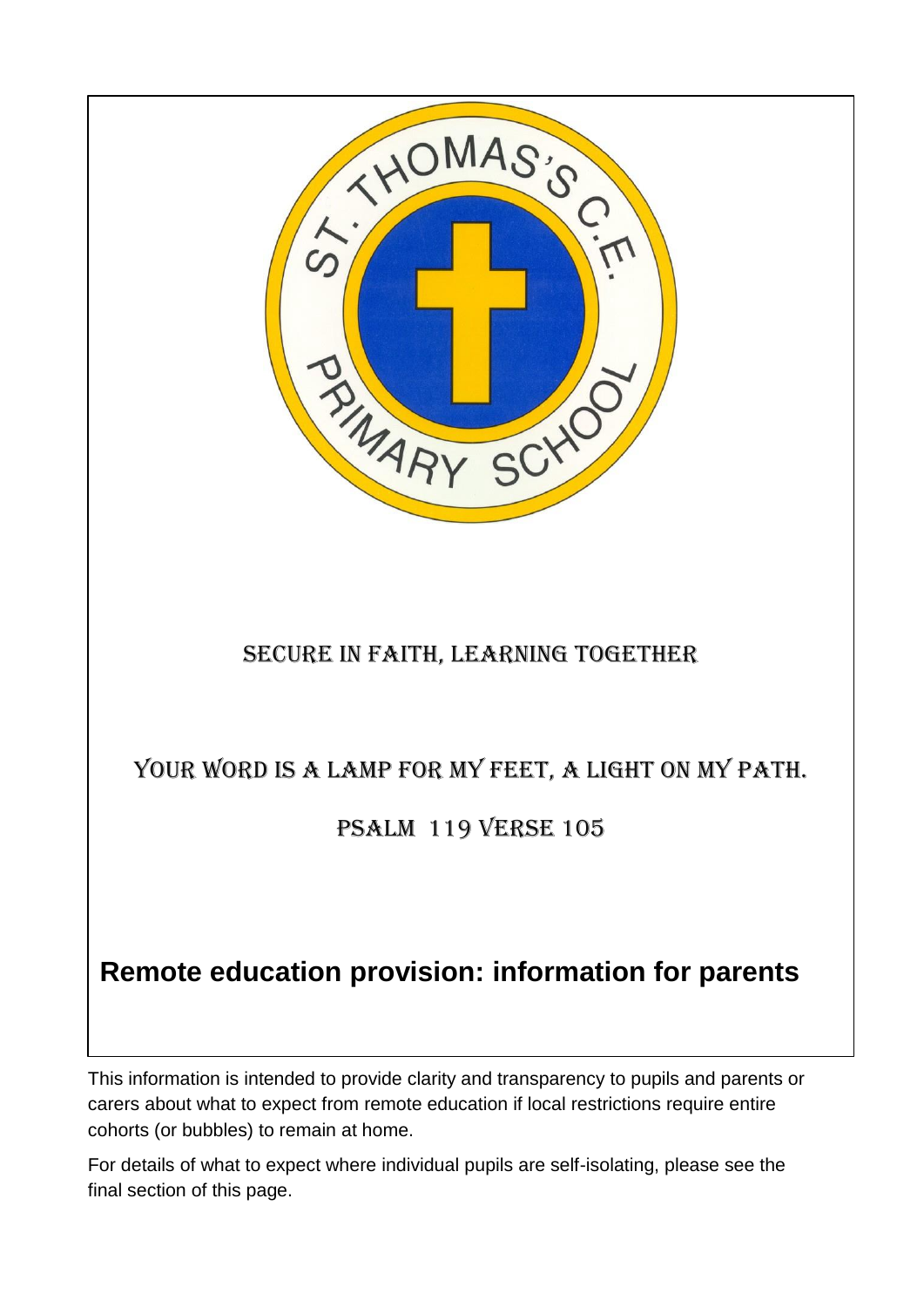# **The remote curriculum: what is taught to pupils at home**

A pupil's first day or two of being educated remotely might look different from our standard approach, while we take all necessary actions to prepare for a longer period of remote teaching.

## **What should my child expect from immediate remote education in the first day or two of pupils being sent home?**

The daily work is on the class page of the website and mirrors the learning in school. Differentiation is clear and challenging to meet the learners needs. Any children isolating can complete daily remote learning in line with their peers. The work can be sent into school via class dojo but will not be responded to daily unless in full lockdown.

### **Following the first few days of remote education, will my child be taught broadly the same curriculum as they would if they were in school?**

We teach the same curriculum remotely as we do in school wherever possible and appropriate. However, we have needed to make some adaptations in some subjects. For example, where specific art materials are needed, where it is a group task, where peer support is needed eg a debate, DT task

# **Remote teaching and study time each day**

## **How long can I expect work set by the school to take my child each day?**

We expect that remote education (including remote teaching and independent work) will take pupils broadly the following number of hours each day:

| Primary school-aged pupils | Reception- up to 2 hours per day |
|----------------------------|----------------------------------|
|                            | KS1-3 hours per day              |
|                            | KS2-4 hours per day              |
|                            |                                  |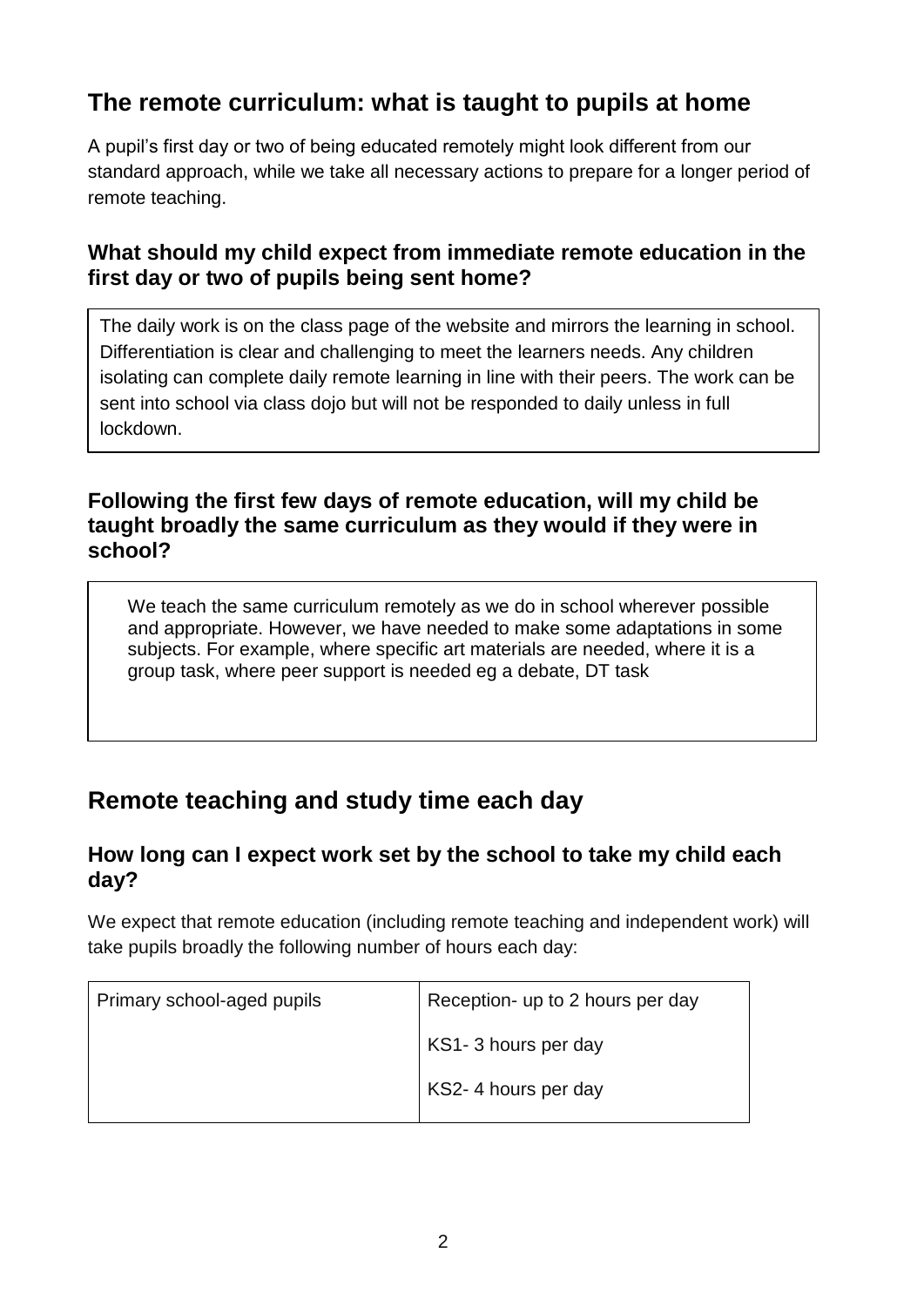# **Accessing remote education**

## **How will my child access any online remote education you are providing?**

All learning is easily accessed via the school website on individual class pages. Feedback and contact with class teachers can be made using class dojo.

### **If my child does not have digital or online access at home, how will you support them to access remote education?**

We recognise that some pupils may not have suitable online access at home. We take the following approaches to support those pupils to access remote education:

- We have a bank of laptops available for families to borrow when needed. Contact the office via phone or email to reserve a laptop.
- We have sent home workbooks for every year group for English and Maths
- We have issued learning packs with resources i.e. rulers, pencils to support completing the learning
- With have distributed free BT wi-fi codes where needed

## **How will my child be taught remotely?**

We use a combination of the following approaches to teach pupils remotely:

Some examples of remote teaching approaches used by staff are:

- A clear PowerPoint each day that details the learning for that day with links built in to the other sites being used that day
- recorded teaching (e.g. Oak National Academy lessons, video/audio recordings made by teachers)
- printed paper packs for SEN children produced by teachers (e.g. workbooks, worksheets)
- textbooks and reading books pupils have at home
- commercially available websites supporting the teaching of specific subjects or areas, including video clips or sequences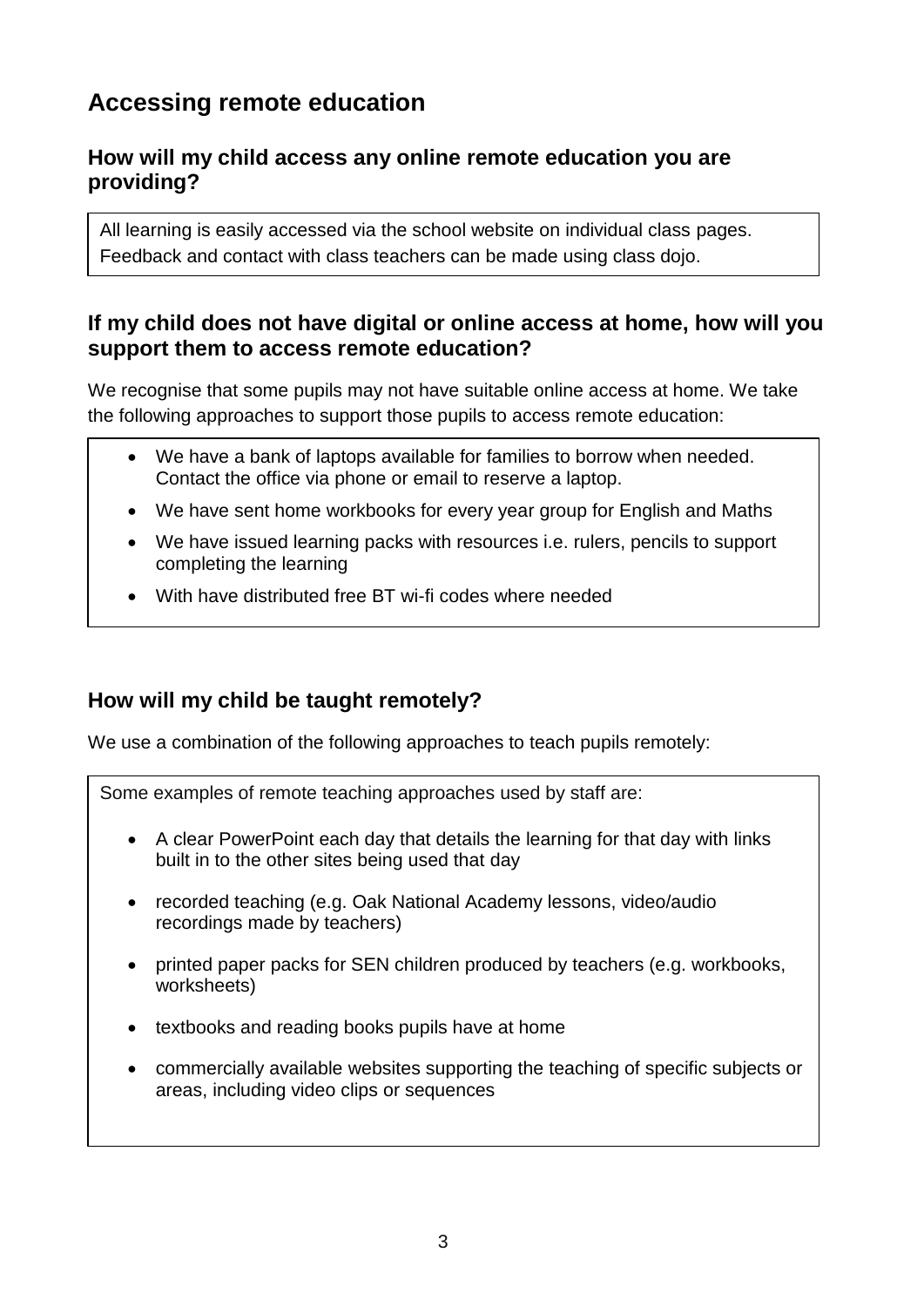## **Engagement and feedback**

### **What are your expectations for my child's engagement and the support that we as parents and carers should provide at home?**

- We would like to hear from children every day via class dojo with the work they have completed but recognise that many parents work patterns don't allow for this. We monitor daily work received and contact parents if we are concerned with engagement. We encourage children to complete any work not done that week during the weekend and our system of sharing work supports this.
- If we have not heard from a family for a week then a member of the SLT makes contact to offer support and advice.

## **How will you assess my child's work and progress?**

Feedback can take many forms and may not always mean extensive written comments for individual children. For example, whole-class feedback or quizzes marked automatically via digital platforms are also valid and effective methods, amongst many others. Our approach to feeding back on pupil work is as follows:

Work can be submitted using class dojo into the portfolio for your child.

 The teacher will then check the work within 24 hours and provide feedback including rectifying misconceptions when applicable. Work submitted outside working hours will be checked when next at work, work submitted at the weekend will be checked on the Monday.

## **Additional support for pupils with particular needs**

#### **How will you work with me to help my child who needs additional support from adults at home to access remote education?**

We recognise that some pupils, for example some pupils with special educational needs and disabilities (SEND), may not be able to access remote education without support from adults at home. We acknowledge the difficulties this may place on families, and we will work with parents and carers to support those pupils in the following ways: